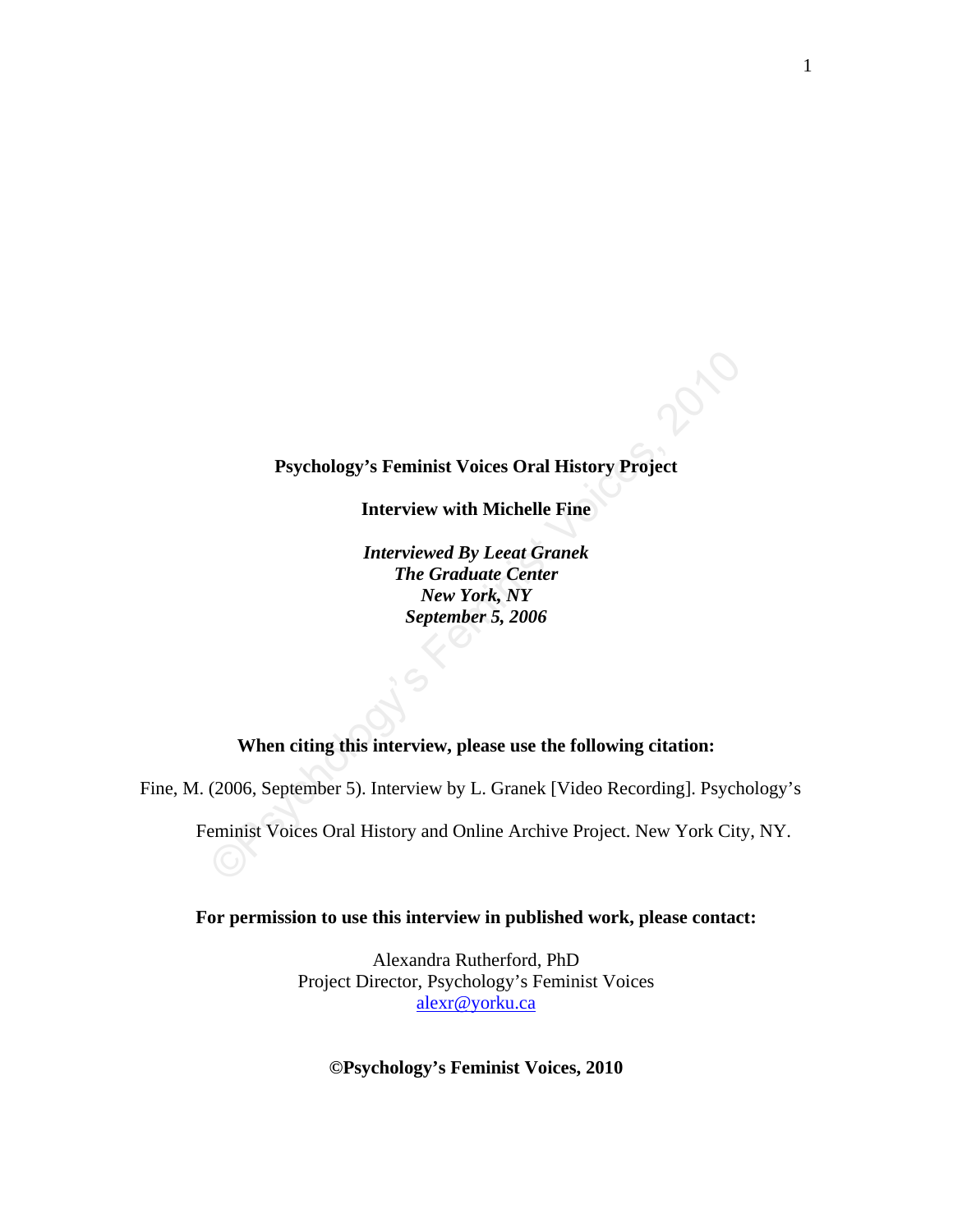**Psychology's Feminist Voices Oral History Project Interview with Michelle Fine Interviewed By Leeat Granek The Graduate Center New York, NY September 5, 2006**

L: Leeat Granek, Interviewer

M: Michelle Fine, Interview Participant

L: So I'll start by asking you some general questions about feminist identity and then I'll move into asking some questions about your career and then the last part will be a wrap up of the combination of both. How and when did you first develop a feminist identity?

-----------------------------------------------------------------------------------------------------------

start by asking you some general questions about feminist identity and to asking some questions about your career and then the last part will be a combination of both. How and when did you first develop a feminist ide bly M: Probably depends on what we are calling feminist - I think that I, I grew up in a household of immigrant parents. My mother is the youngest of 18 children from a Jewish family in Poland and they came as kids. I was raised in kind of the 'air conditioning' of thinking about social justice and injustice, but my parents' relationship was a pretty traditional relationship of that generation where my dad lived a very bold and exciting life, a kind of American dream story. They came here during the era when Karen Broadkin Sacks wrote the book 'How the Jews Became White', it was the era of the GI bill and suburbanization. My dad started out as a junk salesman on the lower east side in a horse and a buggy, but that soon built into a plumbing supply salesman. My mother, on the other hand, was kind of the stay at home, more depressed [kind of mother]. She carried the pain and the loss of generations that his kind of progressive narrative didn't allow.

So there was a weird splitting, not split like they split, splitting in terms of how loss and progress get separated from each other. So as their youngest, watching that split created kind of an early sense for me in responsibility to voices not heard, but a desire to get out of the house! So that front door becomes symbolic 'how do you get out of here' knowing that my mother has headaches and was lying in bed as we all exited. So my mother used to say charity begins in the home as we all ran out of the house to save the world, but not the home. So I start feminism there.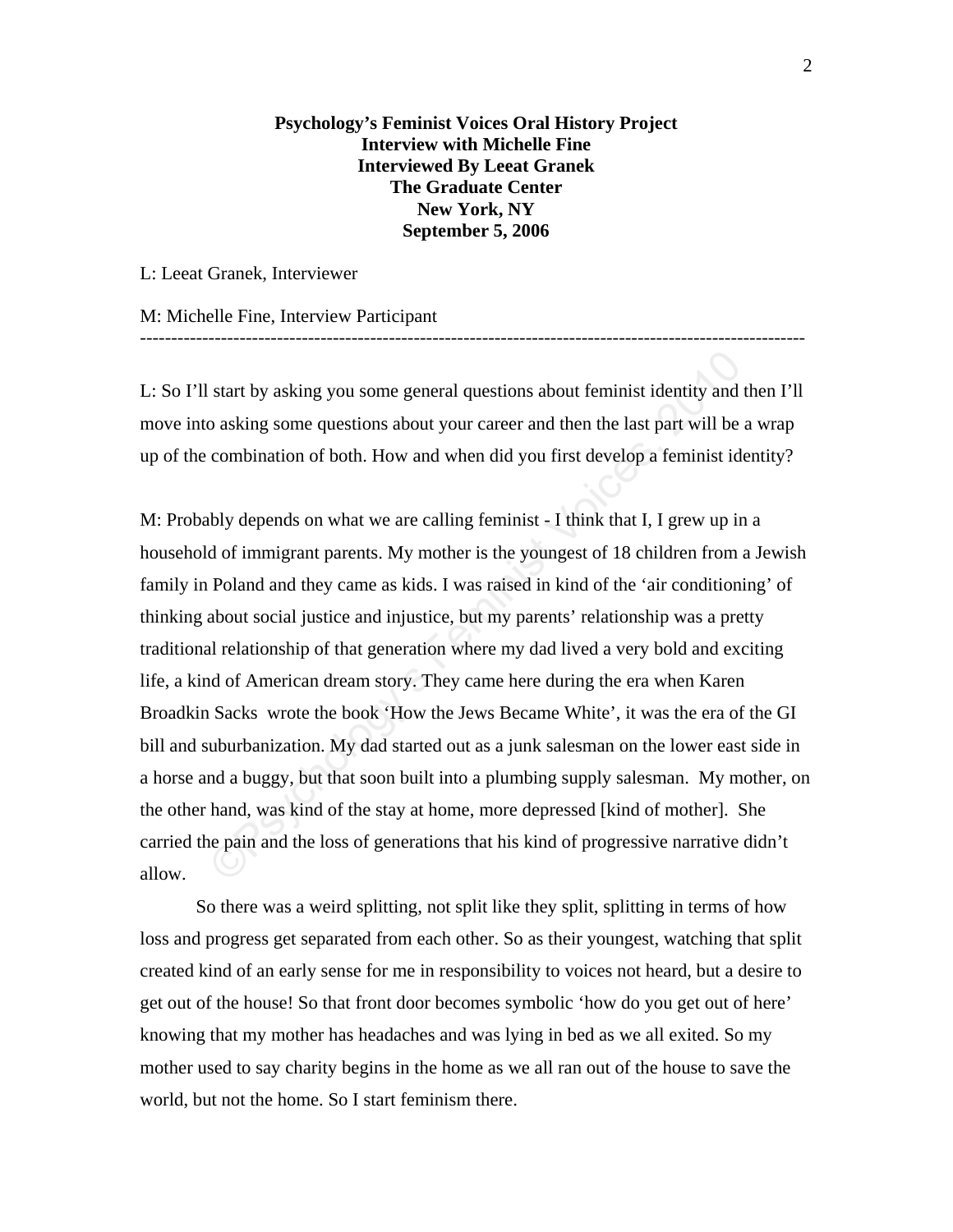And then through high school, really trying to figure out women's roles and their roles and kind of knowing. I think I wrote about this in the introduction to *Disruptive Voices*. Watching my mother cry on the kitchen table, made me think, 'No I'm not going to do that.' And I think my sister [thought that] as well. My sister made the same judgment. I have a brother and a sister, both older than I. My sister is seven years older, my brother is 11. When I got to college - I was at Penn State and I think I took the first women's studies course ever - and it just, it just, I feel like it saved me, it opened me, it gave me a way to frame a whole set of feelings, thoughts, anxieties that I had about my own body, my family's relationship, my role in the world.

L: Do you remember who taught it?

a way to frame a whole set of reemigs, moughts, anxieties that I had above, by, my family's relationship, my role in the world.<br>
u remember who taught it?<br>
of course it was collective! It was a collective of women at Penn M: Yah, of course it was collective! It was a collective of women at Penn State. So from that point forward, I was involved in the rape crisis movement, violence against women movement. Then later abortion rights, sterilization abuse, lesbian rights. So it opened up through violence against women and then into a broader array of feminist and socialist feminist and integrating kind of critical race and queer theory as the world evolved and politics evolved. It started early but it gained words probably in college. It had a set of bodies and emotions attached to it pretty early on I think. I think the depression of my mother's generation for many of us gave birth to the feminism of our generation.

L: What kinds of things specifically were you involved in the feminist movement? You started to mention abortion…?

M: Reproductive rights. Violence against women, those were the primary ones in college and graduate school. Then I got involved in the disability, women with disability rights movement, but through an organization called CARASA in New York, the Committee for Abortion Rights and Against Sterilization Abuse. It was a pretty broad kind of feminist, socialist commitment around reproductive rights, child care, federal funding for abortion, young women's access to contraception and then lesbian and gay rights within a broad reproductive rights framework.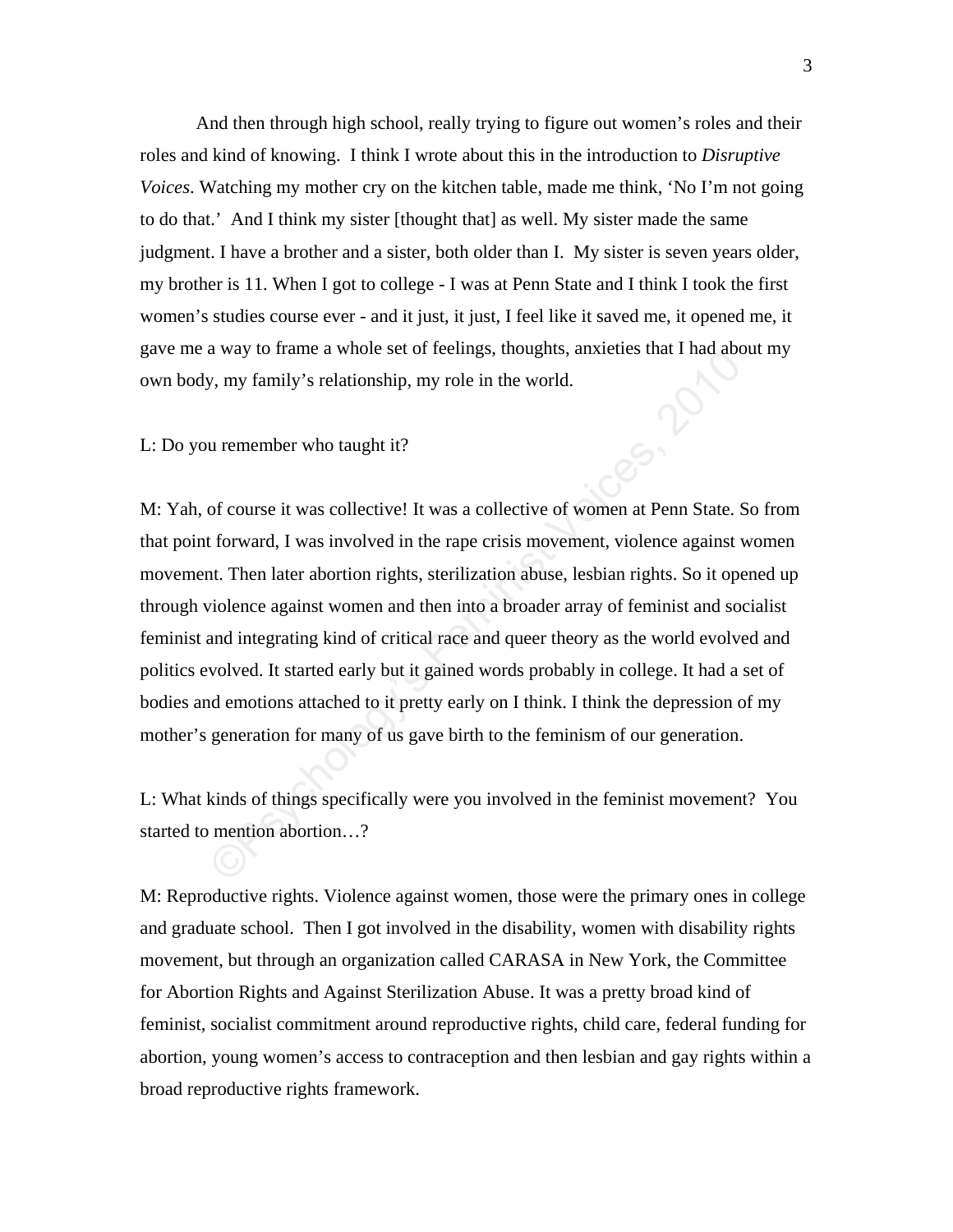L: It's amazing that these things are still going on.

M: Contentious ! And rolling back to what it was…

L: We are still fighting for the same things. Ok, so what attracted you to psychology and how did you merge your feminism with your work?

k I was always interested in how the social group fit into the psychologic<br>sychological, the self, resisted and responded. I think that's = I've lived in<br>a so psychology was appealing. And then when I got to graduate schoo M: I think I was always interested in how the social group fit into the psychological and how the psychological, the self, resisted and responded. I think that's - I've lived at that border. And so psychology was appealing. And then when I got to graduate school I had the fortune to work with Morton Deutsch who was a student of Kurt Lewin's, and Mort was very interested in questions of justice. So it wasn't so hard to turn the corner and move to questions that interested me and there I could do work around gender and race and sexuality and class. My dissertation was a randomized experiment where people kind of gracefully treated each other like shit and then we saw who blamed the victims and who blamed the system, but my dissertation, the text was started Hester Prynne, who has really been a character in my intellectual life. Hester Prynne is the women in the *Scarlet Letter* who gets pregnant and then gets sent to the margins of society and it's from the margins that she narrates a very powerful social critique, even as she wears the A for adulatory, some people think she wore the A for America. So, I grew interested in the outlier who watches and engages and might be stigmatized, but actually resists that. So Mort Deutsch, Kurt Lewin, that line of work really created a segue for me to get involved.  $\left(\bigcirc\right)$ 

L: Why did you choose Teachers College as opposed to any other graduate program?

M: Well, first I went to Boston University and I was working with Clara Mayo there and she passed away. There was a very contentious tenure battle at Boston University and students got wrapped up into it, so a bunch of us fled. I wanted to come to New York and I really wanted to find someone who was theoretically interested in questions of justice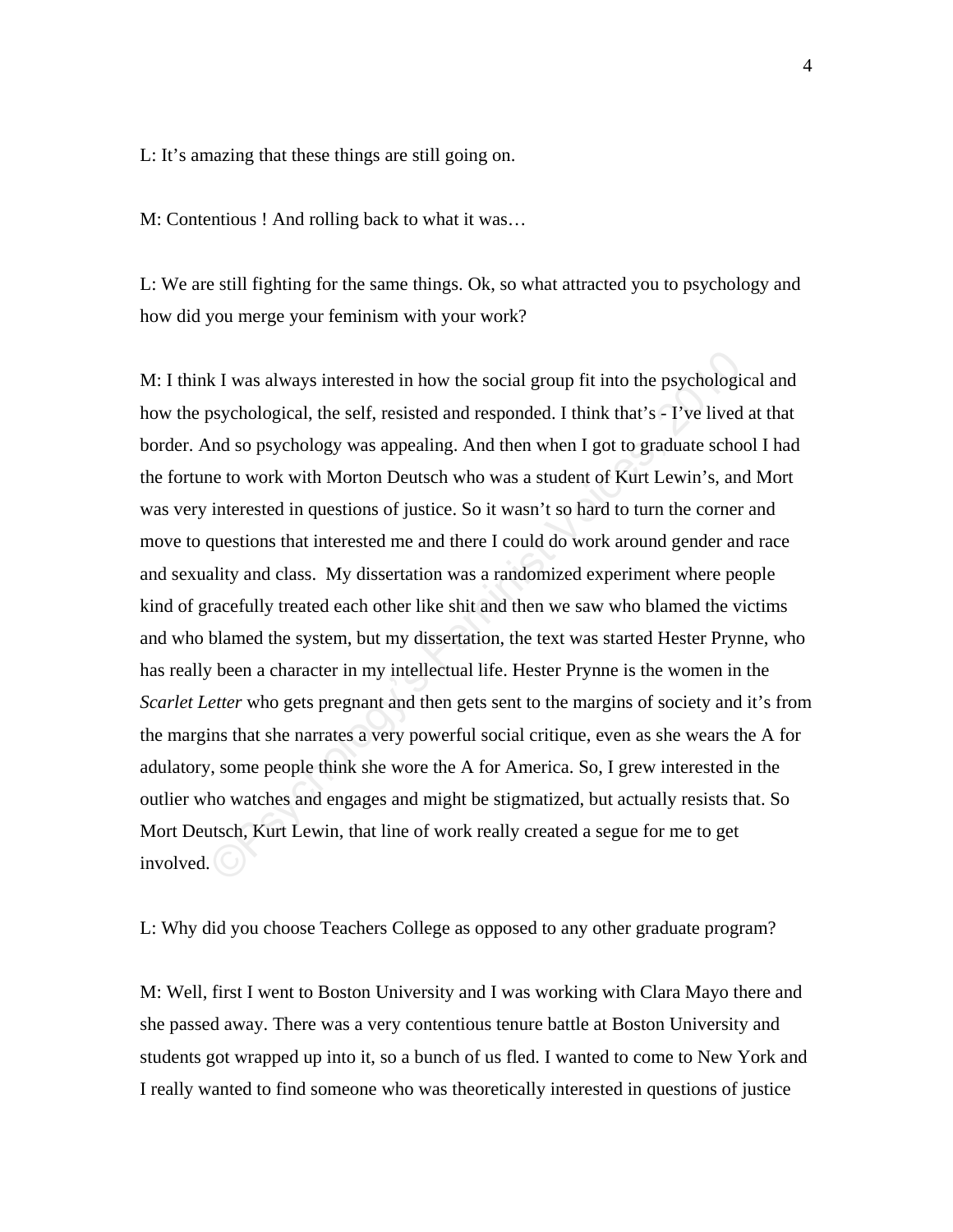and Mort Deutsch was the guy for the job. There weren't a lot of women mentors around to be found.

L: Did you have any other mentors there?

M: He was really the primary one. I also worked with Charles Kadushin, but Mort was the kind of theoretical and emotional mentor.

L: Ok, and how did you get involved with alternative research methodologies? You said your dissertation was the randomized control study and then how did that turn for you?

nd how did you get involved with alternative research methodologies? Yertation was the randomized control study and then how did that turn for rst job was at the University of Pennsylvania at the school of education and po M: My first job was at the University of Pennsylvania at the school of education and the dean at that point was an anthropologist by the name of Dell Hymes who is a quite renowned linguist and anthropologist. The school of education at that point had just hired a group of mostly women, young women, but also men who were really well trained in a variety of disciplines, kind of critical disciplines - history, anthropology, linguistics, psychology - and so for twelve years that I was at Penn, I had really the remarkable opportunity in working in a profoundly interdisciplinary space that allowed me to think through under what conditions might an experiment be a useful strategy, but also what other tools are available and given my interests in theory action, policy, certainly more ethnographic methods at that point were appealing to me. Later, more currently, participatory methods. But I'm still kind of in that world. I'm kind of the nerd who still likes numbers and comparisons and you know, there are two ways in which I remain a nerd. One is, a lot of my friends who do critical theory have just stopped gathering data or constructing or whatever verb we need here at all. Lois Weis in particular, we have had a long wonderful collaboration holding ourselves accountable to what people have to say about their lives, women, working class people, women in prison, kids who are thrown out of school. So for me that's kind of interesting to group theory with empirical materials, so I don't really want to dispense it. So that's one way I'm odd in the critical education world.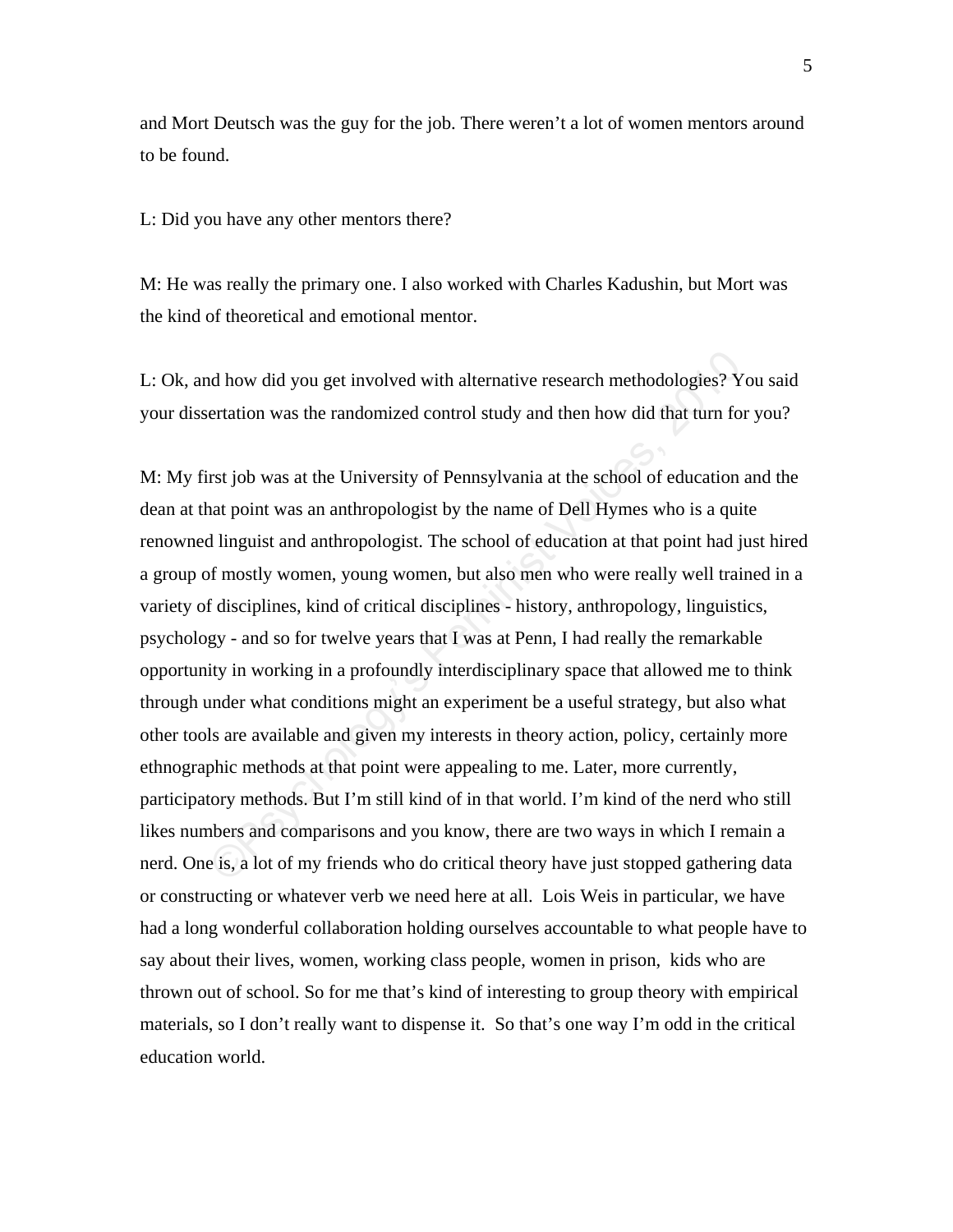The other way is that, even though I'm probably best known for qualitative methods, really all of the work I do is mixed methods. We worked in a women's prison for four years and did a participatory study of the impact of college on women in prison and half the research team were prisoners and half outsiders and we got the New York State Department of Corrections to do a big recidivism study. So we actually had a number to which we could then hang our interviews with women and their kids and correction officers and women post-release. Our ethnographic observations and women's narratives and memoirs were also part of it. So mixed methods and kind of a commitment to still working through empirical materials feels really important to me.

L: It's funny too that in Psychology you are certainly, when you say I'm standing out as wanting to have the numbers, in psychology that's such a common thing, qualitative methods are much more marginal, outlier.

Salar members were also part of it. So inteed members and kind of a common<br>riving through empirical materials feels really important to me.<br>
Important to the numbers, in psychology you are certainly, when you say I'm stand M: Well yes, yes, I live in both of those worlds. I teach in psychology and urban education and women's studies. In Urban Ed, someone just said to me, Teachers College - they like to teach research methods because they are a 'good guy' who uses numbers. The good guy is code for qualitative. And in Psych, you know there's a real dominance of the experimental model and numbers and counting and decontextualized variables, although I think that's certainly changing a lot, or has changed a lot in the last five years.

L: I read in your CV that you were a visiting scholar at the University of New Zealand in 2000. What were you doing there?

M: At the University of New Zealand I was invited by Linda Smith who is the director of the Institute for Maori Studies. She and I had collaborated on thinking through what critical participatory work looked like and that was a really remarkable visit. The kind of civil rights struggle there is really separate and unequal and it's really a struggle around sovereignty and autonomy. Which is very different than the kind of integration battle that we have here even though we don't do it all, and from what I hear Canada is catching up to the worst of us at this point. I have a colleague down the hall who is a black Canadian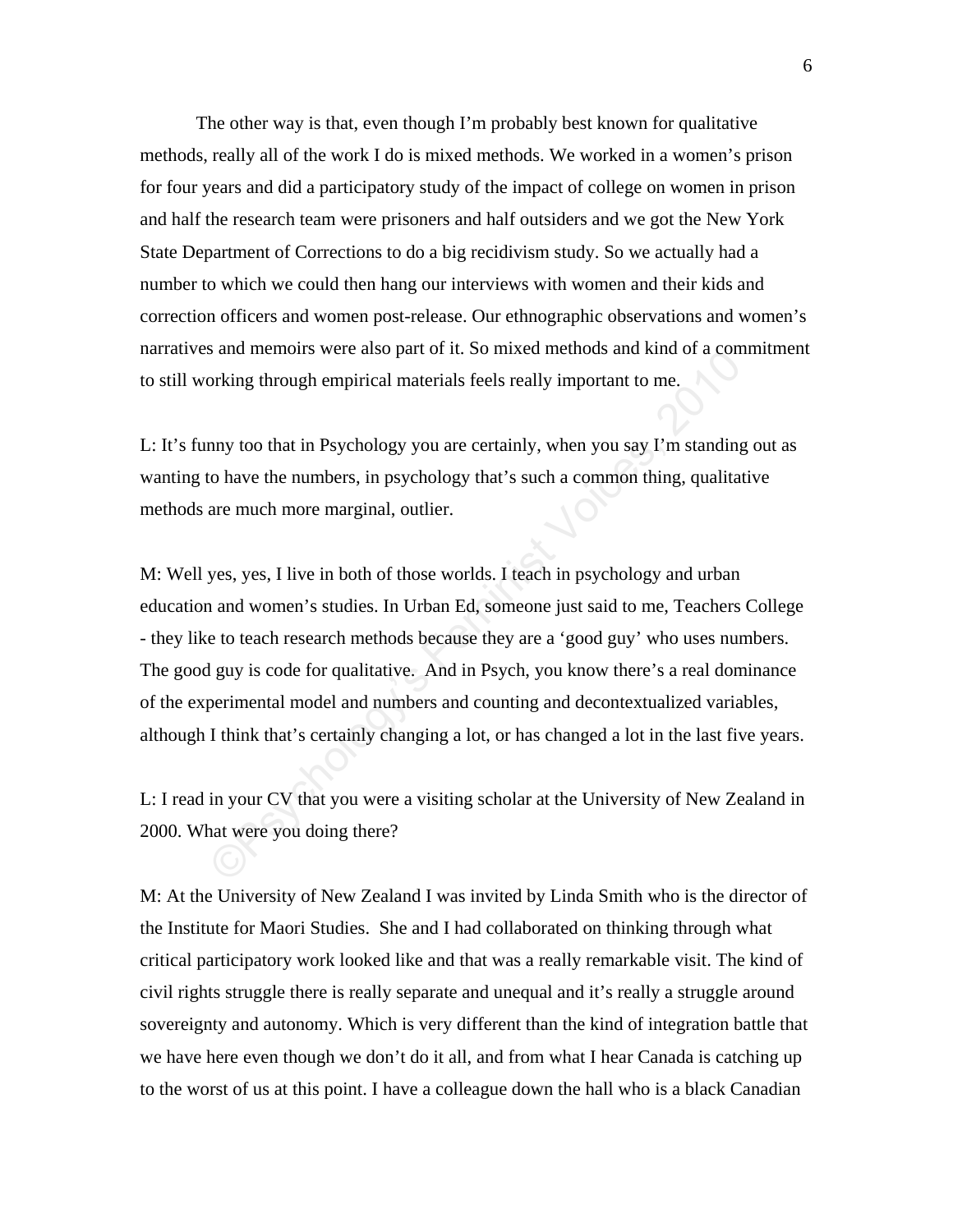from Nova Scotia who every time I use Canada as a positive example, he says hold up a minute. So, I really went to New Zealand to understand and work around this question around participatory methods, but also really also involved theoretical and political struggles around what justice look likes, so it was really a kind of cold shower in thinking through autonomy and sovereignty, what we would call segregation here as a civil rights strategy and it has forever influenced how I think about the illusions of integration here, or the necessary conditions for really bringing people together across lines of power.

L: And is that project continuing now?

State project continuing now?<br>
State projected called Kids First where they<br>
g data from young people around the country, immigrant, Maori, Pakeha,<br>
New Zealanders, queer kids, kids with disabilities, rich kids, poor kids, M: We continue to be in touch. They had a projected called Kids First where they were collecting data from young people around the country, immigrant, Maori, Pakeha, Pakeha are white New Zealanders, queer kids, kids with disabilities, rich kids, poor kids, kids in Maori schools, kids in integrated schools. They were collecting testimonials and then presenting them back in small communities and I was doing similar work with young people across different kinds of schools and zip codes and neighborhoods, so we have been in very close touch about that. So we have collaborated on a journal [issue] we did in the international critical psychology journal that Valerie Walkerdine edited. So Linda's work was in there when we were writing on counterstories and methods for lifting up counterstories.

L: Ok this is a general question. As you look back on your program of your research, what do you see as the major themes? So you talked about social justice, racism, feminism, education, disabilities, qualitative methods. How do they all come together for you? How do they merge? What do you see as the most important of them all? Or as the major focus of all of them?

M: My biggest contribution is in the students who have worked for me who are now people in universities and transforming how we think about methods. The academy's relationship to social issues, injustice. I was just coming here on the train reading an article about the new President of Iran is calling for the removal of liberal and secular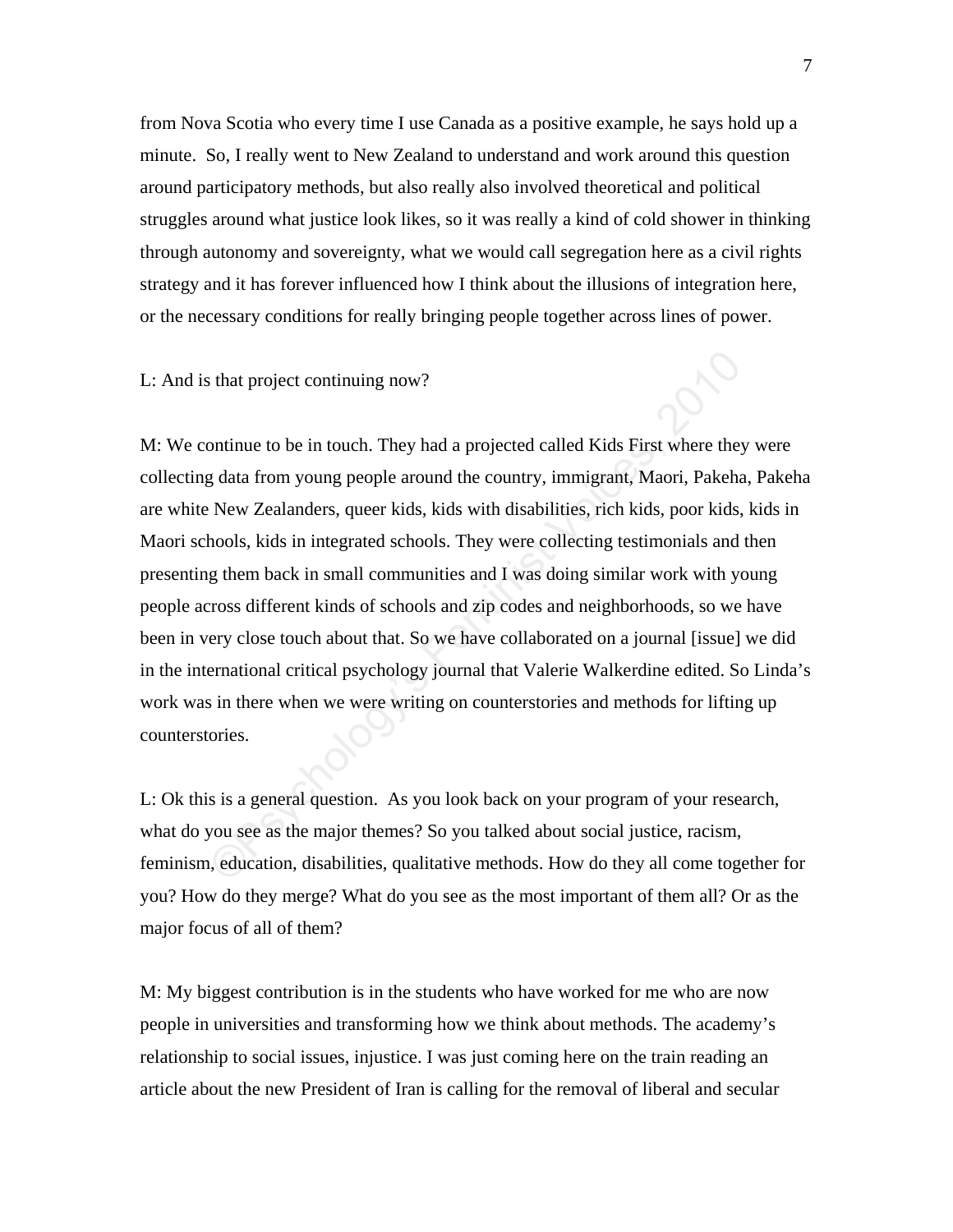academics from the academy. At the same time there was on Op-ed piece by an Iraqi journalist who said the United States allowed us to emerge and now you are turning our backs on us and we are like a voice and soon atrocities will continue and there will be no voice. At the same time Adolph Reed had an essay on who dares to cover what really happened in Katrina? And so that's all to say I think my biggest contribution is helping to kind of grow and nurture a generation, a diverse generation of young scholars who dared to integrate theory, research, policy and action. Bringing rigorous data to questions that we would choose to socially silence. And some of that is about qualitative methods because people on the bottom of hierarchies say it better, and some of it is about numbers.

Feminist Conservative Conservative memotion of the bottom of hierarchies say it better, and some of it is about<br>the prison study that I talked about - Bill Clinton signed a law in 1994 that<br>way from prisoners and before th The prison study that I talked about - Bill Clinton signed a law in 1994 that took college away from prisoners and before that there were 355 colleges in prison programs in the country and then in 1995, there were 8. Because they took Pell grants away, tuition assistance. So we did this participatory study with women in prison about the effect of college. Because we mobilized to resurrect college through a consortium of universities. Women university presidents met at the maximum security prison for women and agreed that if women are going to turn their lives around, they would need education. And so they each contributed two faculty members, and we created a consortium of faculty/colleges to offer a full curriculum for a B.A. in Sociology. And the New York State Department of Corrections did this recidivism study and they found that women who had been through college while in prisons had an 8% recidivism rate, women who hadn't had it had a 33% recidivism rate. So that number which we then could print out and produce cost/benefit analysis, doesn't make sense to spend tax dollars keeping people in prison for all those years because they are much more likely to then come back and then foster care for the kids, especially women. And also then we could begin to interrogate how do women end up in prison for violent crimes and as often as not, in this country it's called felony manslaughter, which means he shot someone, she hid his gun. He killed somebody, she didn't say anything to the police, she drove the getaway car.

 So that number on recidivism actually allowed us to interrogate a number of ways in which crime, violence, the prison industrial complex and its kind of collateral damage are gendered. It was really cool. That was a research group of 8 of us, 15 of us. 8 women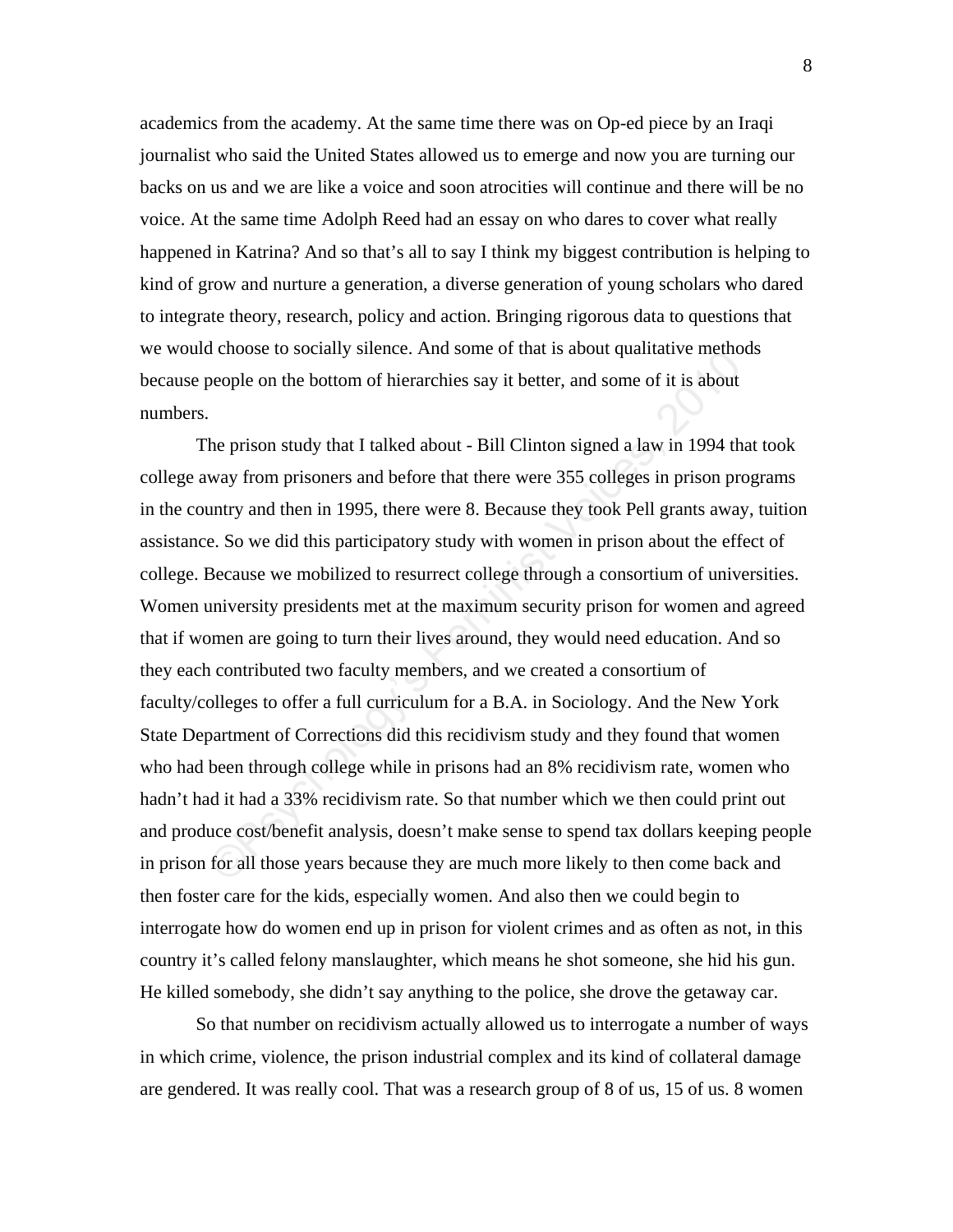inside the prison, prisoners who we trained in research methods and then myself and 7 researchers from the outside. So I think I feel best about the work that happens at the intersections of critical theory, under which sits feminism and critical race.

L: Do you have a teaching philosophy?

Exercises on social injustice, Theed to near what people are working on and<br>course around that - which always makes it tricky around figuring out w<br>abus! Just like it's hard to do a literature review on a participatory pro M: Yah, I probably teach in the way that I do research, which is very participatory. Today is my first class on social injustice, I need to hear what people are working on and then build the course around that - which always makes it tricky around figuring out what is your syllabus! Just like it's hard to do a literature review on a participatory project because until it's launched… but I also take seriously Vygotsky's notion of zone of proximal development, kind of taking people to places where they can't imagine quite going and then the third cut on that is trying to create a classroom where dissent and inquiry are routine and respectful. So the first assignment people have to do is take a scene of social injustice and write about it as kind of creative of non- fiction from the point of view of a person they would not likely be. So I've had people, a Latina, a fabulous Latina women, Madeline Perez**,** wrote from the point of view of a white woman talk show host who was trying to be really cool around 'sistas'. A student Maria Torre, who was doing work with me at the prison wrote an essay from the point of view of a right to life corrections officer who was taking a woman prisoner for her abortion and the conversation they had. Another woman, Sarah Carney wrote from the point of view of the kind of nerdy but smart girl who was used by the cool girls who made believe they were her friend because they wanted her to do her homework. Kenny Foster wrote a piece from a black, he's an African American social psychologist, from a black kid, and what he was thinking when Kenny walked in and thinking 'I'm down with these kids, I can do this research' and this kid was like, you're getting a PhD, you're rich, you're old! So it's a useful way to say, we're not here about singular points of view, we're here around multiplicity, queer your thinking a bit, write well before graduate school destroys your writing.

L: So related to this, how do you think psychology can become more politicized?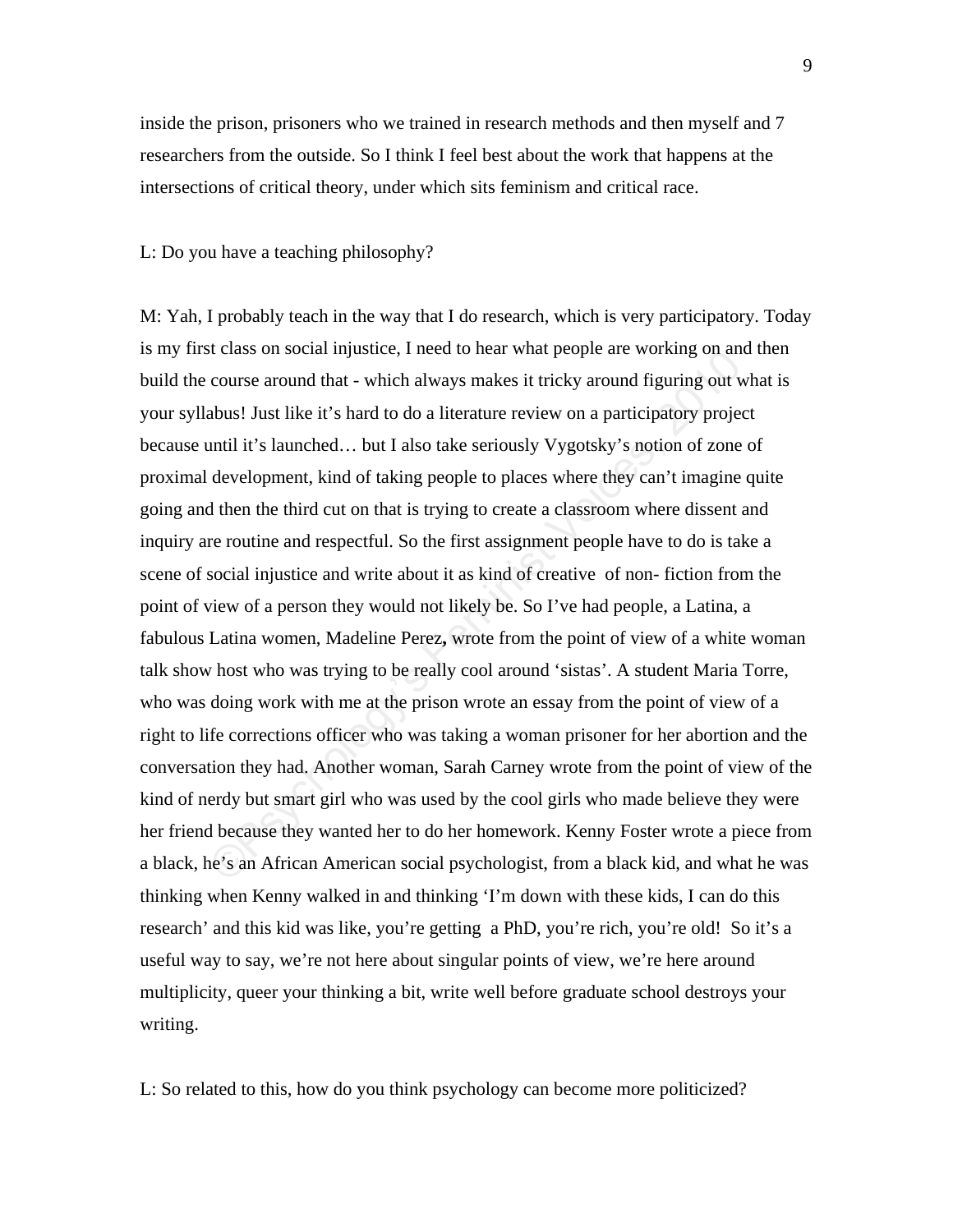M: I'll give four answers. One has to do with epistemology, which is where do we think knowledge lies and who has it. From my work and from Nancy Hartsock and Patricia Hill Collins and Gloria Anzaldua I would argue that there is a lot of knowledge-percolating going on at the bottom of social hierarchies that's not naïve, or wrong, or uncontaminated by ideology but there's a kind of social criticism, a knowledge percolating inside the woman who cleans the bathroom here and knows who throws Tampex on the floor and who throws paper in recycling and not, but is sworn not to tell. So one has to do with epistemology, where do we find knowledge and who knows and these notions of kind of expert validity and concurrent validity.

L: Before you move on, do you think psychology should have an explicit epistemology or ontology? These are two different things… is there an explicit epistemology in which we should operate?

We yaper in recycling and not, out is sworm not to ten!. So one has to do velogy, where do we find knowledge and who knows and these notions of l<br>lidity and concurrent validity.<br>
Evou move on, do you think psychology shoul M: No, I would never argue for a singular epistemology in psychology, but I would argue that people need to be clear about their epistemologies and ontologies that they are relying upon when they do their work and most of psychology is done from what Sandra Harding would call 'the G-d's eye view', 'the view from nowhere', that's really problematic. The only people who are positioned are you know white feminists, sometimes women of color. So we are positioning those of us who are Hester Prynne, who are wearing the A and not repositioning the G-ds eye view. So I think there needs to be an explicitness around from where we believe knowledge derives in each piece of work. But I wouldn't say psychology can and should as a discipline, but I certainly think that critical psychologists have begun to integrate this. And even within critical participatory folks, there are big fights. There is a guy named Anisur Rahman who is in Bangladesh who does very interesting participatory work, but within his contexts and from his point of view, he needs to train animators, using Boal's theatre of the oppressed framework from theatre of the oppressed to go to communities and help animate the issues that people are experiencing. My work is much more direct. We create occasions where women in prison, or kids, or a very diverse group of young people can come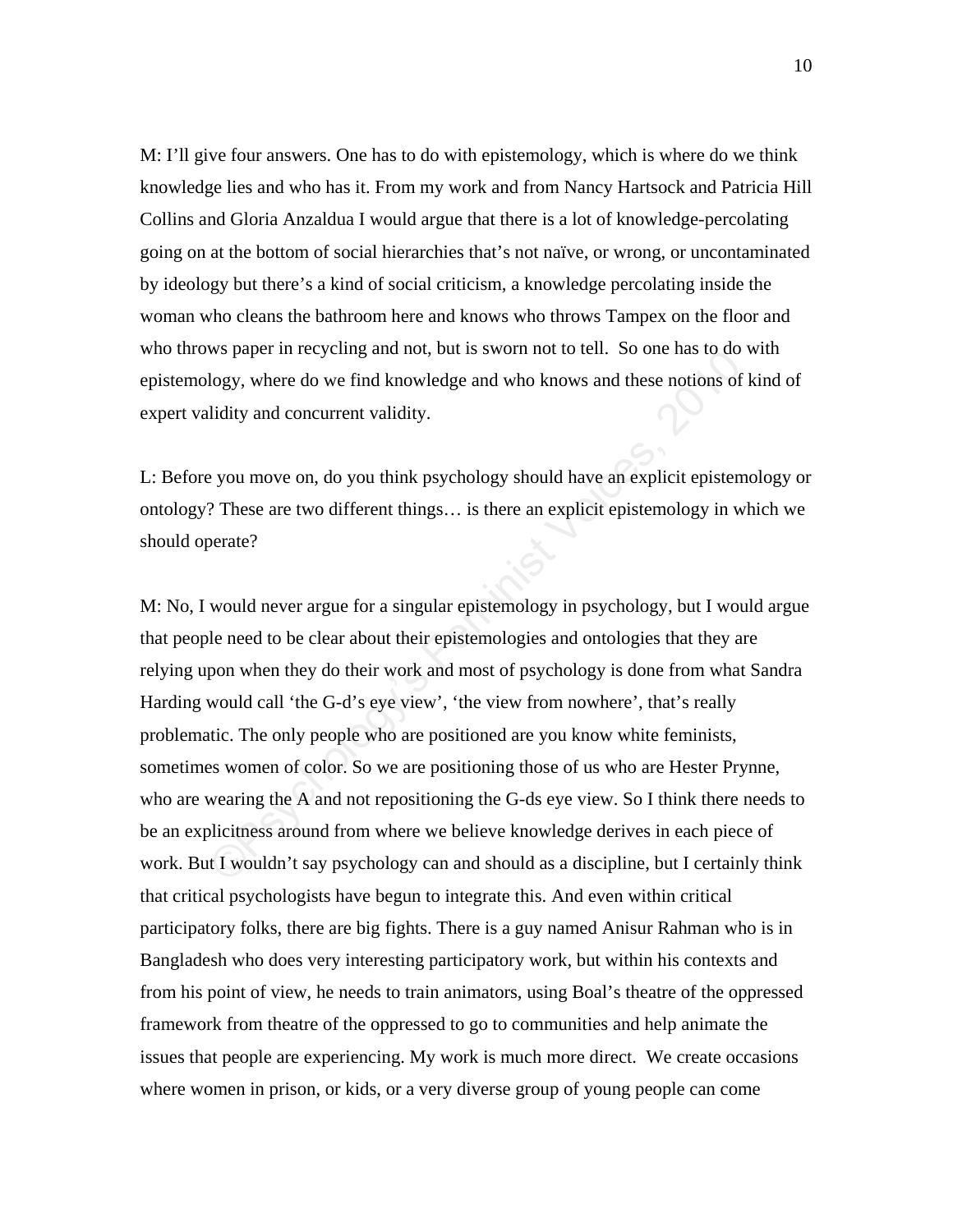together and actually we can create a pedagogy and a space where people can begin to narrate and challenge and shift their position. So it's different, and that's all within participatory - much less experimental design where the categories of the constructs are all over determined.

and preact depression of anger of acting out, so we used insee instrument.<br>These Muslim American kids are not drinking, having sex, yelling out, de<br>acting out is happening. But in addition we are doing focus groups and<br>n d On this point, I am doing a project with a colleague who is Muslim, Turkish and we are looking at Muslim American young people in the US, post 9-11. He's a quantitative psychologist. All of the grants we have applied for required these kind of designs that predict depression or anger or acting out, so we used these instruments that are nuts. These Muslim American kids are not drinking, having sex, yelling out, that's not where the acting out is happening. But in addition we are doing focus groups and we have them do maps. These maps which I'm happy to e-mail to you are just magnificent representations of the complexities of their lives. We just say draw maps of your many identities and the young women mostly draw Islam and America and it's blended and its freedom and education. The boys, who can be upper-middle-class boys from New Jersey who have never been to Pakistan, draw U.S green terror, Pakistan, brotherhood, peace, I want to go back home. On the quantitative stuff, there are no gender differences and no one is smoking and everyone looks very healthy. And then on these maps, one gets a very different visual read on what's cooking. So where does knowledge lie? How do we gather it? How do we construct it? How do we co-construct it? Those are all questions psychology needs to be asking itself. So that's one chunk.

 Another is what topics do we take up, what are the problematics, to what extent in this country do we really study ideology or class? And if we do, do we understand that these are social formulations rather than categories of people? When we set a class, we interview the poor black, Latina, or white woman who is in college. Class is obvious there, but you can also study race, so the notion of kind of social formulations is missing in psychology, so even the kind of progressive, whatever, is still pretty categorical for me. So the categories, whether they are gender or sexuality or class or race or ethnicity, I get why we do it and I participate in this. At the same time we are really lacking the vision that would be more sociological, but to which I think psychology has a lot to offer that says, we live in a class formation and people are living and operating inside those. We really don't understand class simply by interviewing or surveying poor people. And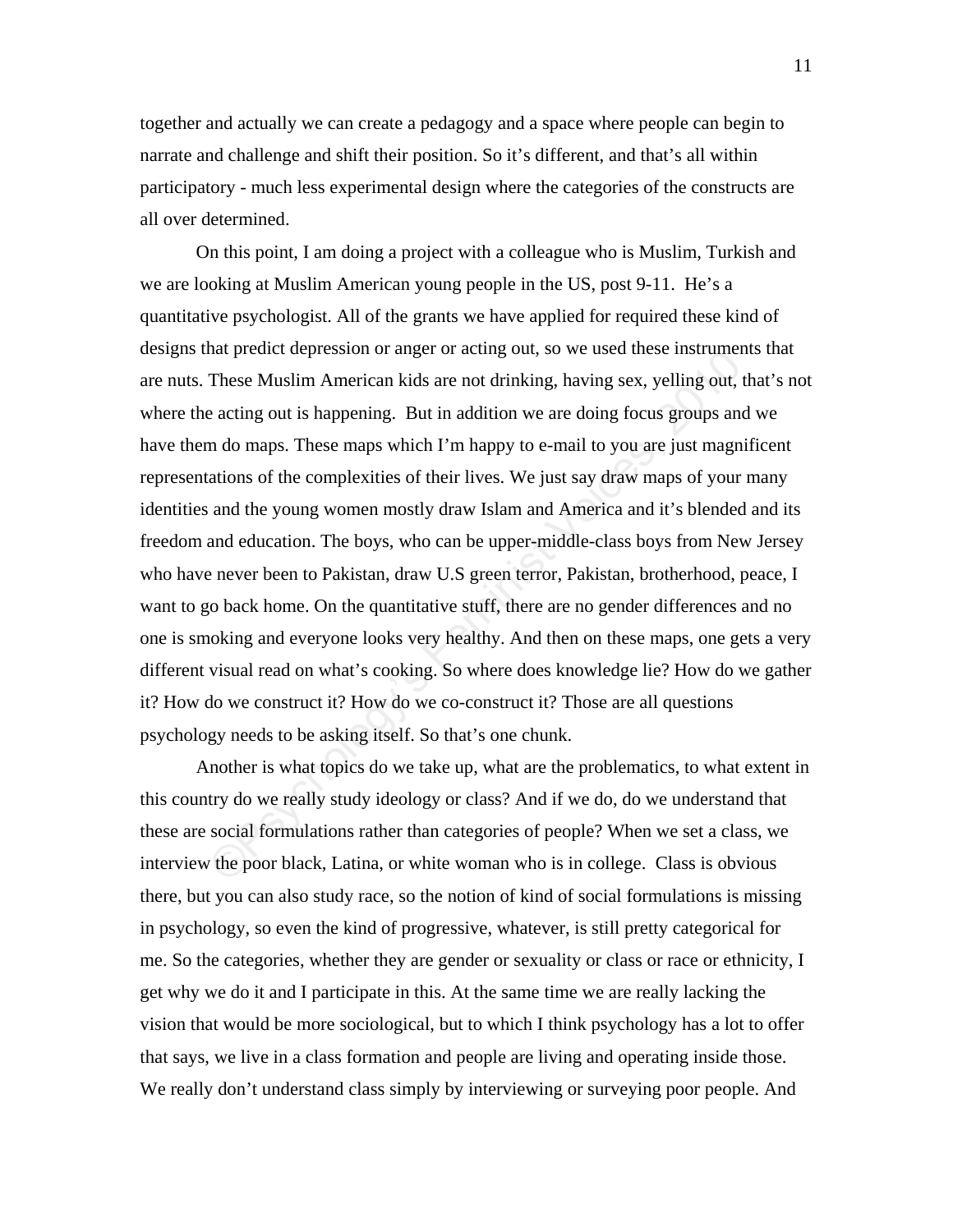the role of ideologies has really been lacking. So what constitutes knowledge, what methods do we use, what topics, what's our project? Are four questions researchers should be asking themselves.

#### Flip Tape

L: Four questions…

M: Which sounds a little Passover-like, doesn't it?! The psychologists need to be asking ourselves, what's the project? There was a time and maybe we still do it, where we were testing attribution theory by talking to women who had been raped and like the rape was just the context in which we studied it.

L: Do you feel like psychology should have a, I know you don't like 'shoulds', a project that is.. when you say 'what's our project?'… should have a social justice aspect to it always/ or is there room for basic research?

h sounds a little Passover-like, doesn't it?! The psychologists need to be, what's the project? There was a time and maybe we still do it, where v<br>tribution theory by talking to women who had been raped and like the ra<br>ont M: I think there is a basic research on social justice. I don't want to juxtapose them. I think people do laboratory experiments that are around social justice. I think the work of Benaji or John Jost, or Gardner and Dovidio or Faye Crosby, people who are doing basic research that speaks to questions of social justice. What I worry about is that there is a kind of creeping hegemony with respect to funding, publications and what's considered 'rigorous' that is privileging either practice, professionalism or experimentation, quantitative methods and I worry that young psychology scholars who are interested in more critical methods are not teaching in psych departments, they are getting jobs in schools which is what I did, in human development, social work, nursing, communications, women's studies and so by so doing, we have left psychology to the MRI's, to the imaging machines, to the brain cognitive [people], so the social gets loped off. That's a worry that I have. That there is a creeping hegemony towards a singular ontology that's problematic with respect to asking questions that are profoundly social and that are about justice. But I don't know that social justice requires a singular method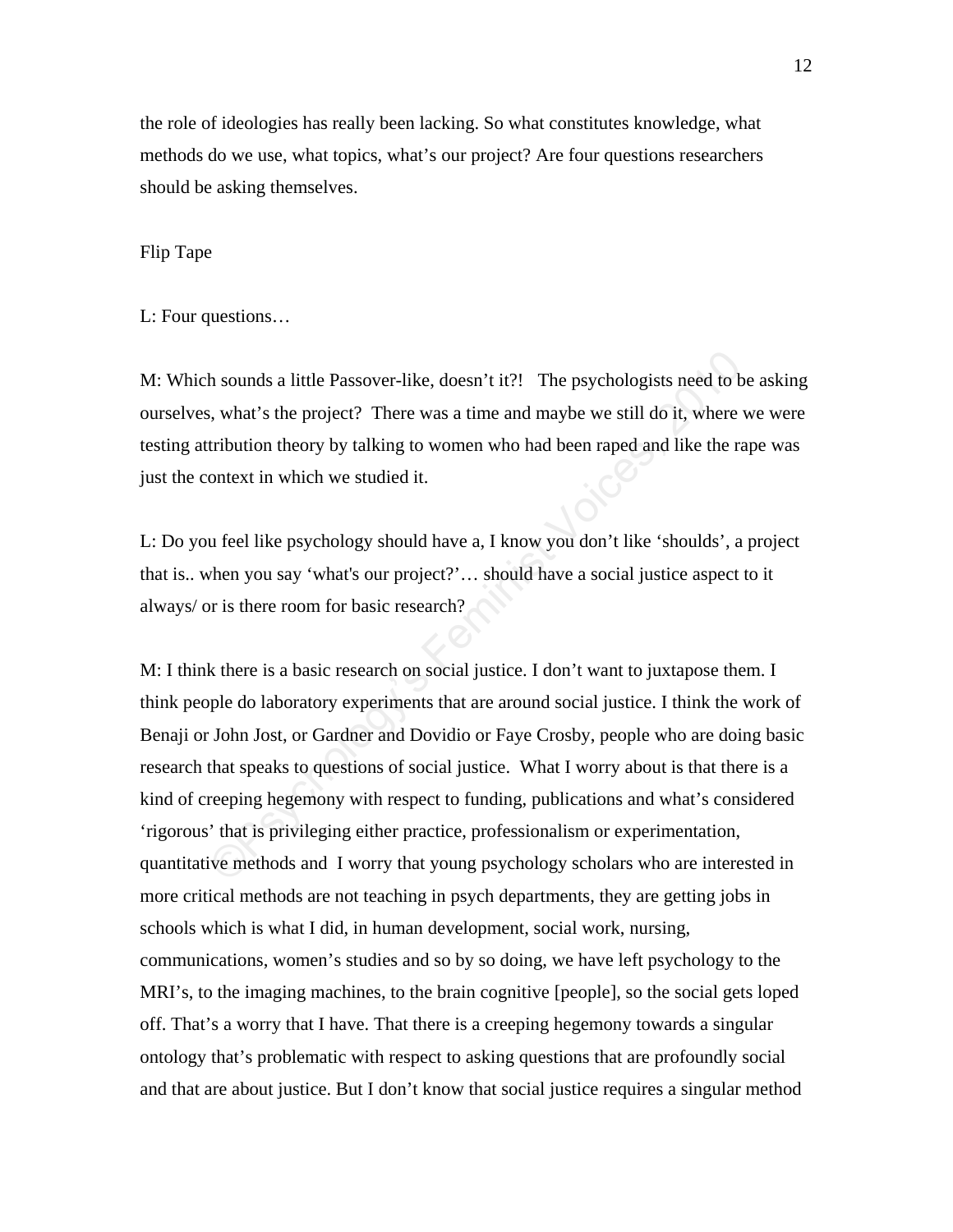and in fact, it's clear to me that it doesn't. But psychology as a discipline needs to create room for folks that are doing critical work. I do worry that we have now found our own journals, found our own book series. Seltrick and I want to do an essay with our students on these maps and how they do and don't speak back to the quantitative stuff and just last night we were thinking what journals would actually be interested in that intersection, kind of there are methods journals. I mean the qualitative journal will do it…

L: But I guess then you are talking to people who already know that!

glass ulter you are tanking to people who anteaty know that:<br>
yah yah, that's ok! Because it's kind of fun to be in those conversations. I<br>
gy is kind of becoming a gated community. As my students are looking that psycholo M: Yah yah yah, that's ok! Because it's kind of fun to be in those conversations. But psychology is kind of becoming a gated community. As my students are looking for jobs, I can see what psychology means increasingly and again, once they get there imaging machine, it's over. So, keeping the kind of pluralism of psychology, keeping SPSSI in psychology, keeping critical perspectives in psych feels like working against an increasingly gated community.

L: Ok, you've had a prolific career in publishing books and articles, I was looking through your CV and was very impressed! What publication are you most proud of? And which do you think has had the most impact? And why? And they may or may not be the same one of course.

M: There are three pieces, four, five, that I most love. 'Framing Dropouts' was a very important book, particularly in education, because like Hester Prynne, it renamed kids who leave schools as social critics rather than depressed, alienated, hopeless, withdrawn. That they became kind of voices of consciousness and responsibility around what's going on in public education for poor kids of color. I think that that book kind of helped bring the question of drop outs out of the closet. And it's back to the closet as we move to high stakes testing. I think Canada is just 10 minutes behind the U.S on high stakes testing.

L: By high stakes testing you mean standardized testing?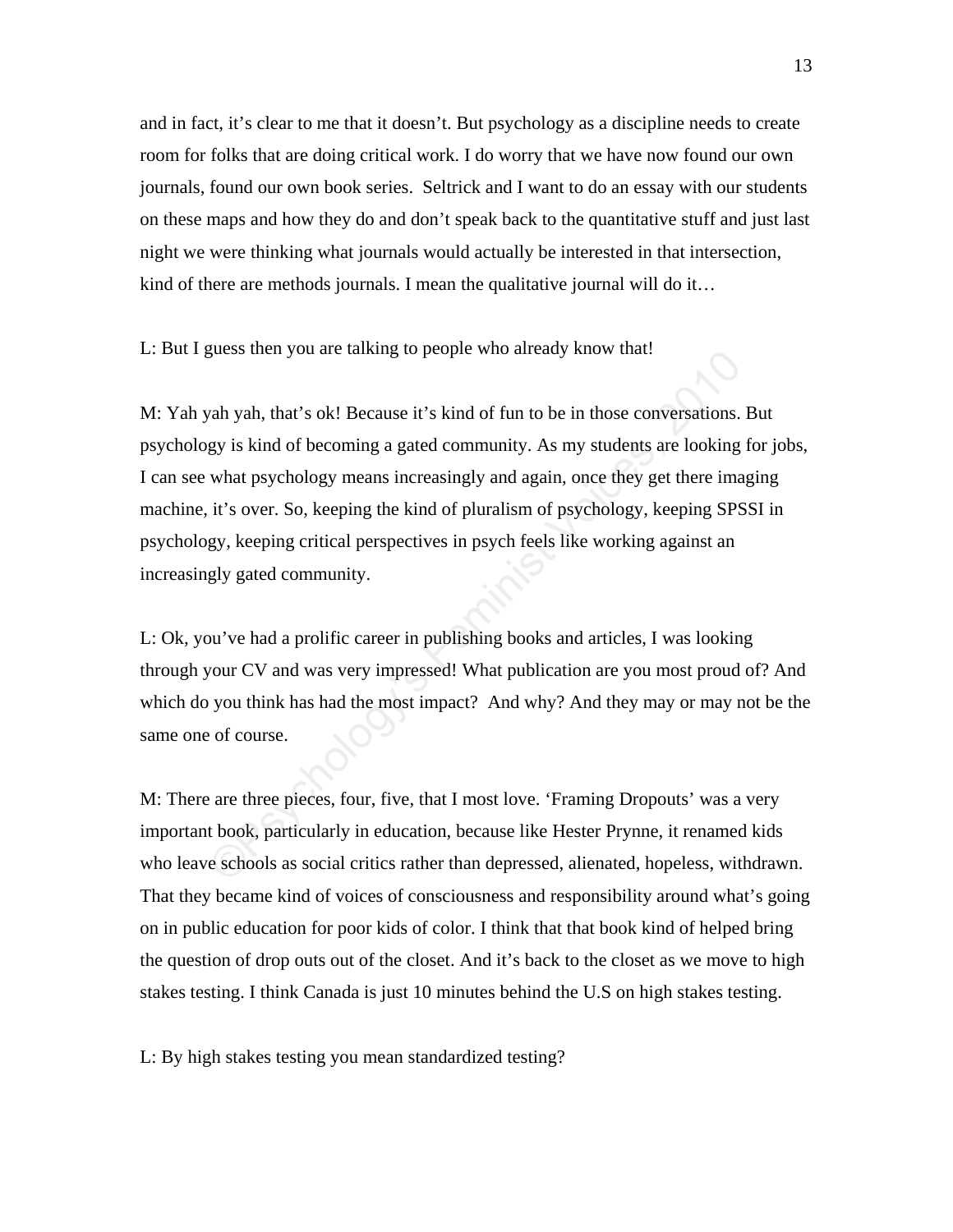M: Yes standardized tests in order to graduate. So the more high stakes test you have, the higher your dropouts rates are, but school districts are only talking about how test results are increasing but it's the poor kids who are left in their senior year. So this question in keeping the dropouts in the room.

say about sexuality and sex education and giris, and now the available<br>s for girls are victimization, violence, morality, but not desire. With a sta<br>a McClelland we have been writing a twenty-year follow up to that and v<br>i The second is this essay I wrote in '88 called "The Missing Discourse in Desire" which I think has been translated into, I don't know, I met someone from Taiwan who said it was translated into Chinese. And it originally came out in the Harvard Ed Review. It's an essay about sexuality and sex education and girls, and how the available discourses for girls are victimization, violence, morality, but not desire. With a student here, Sara McClelland we have been writing a twenty-year follow up to that and we are just crafting an essay on wanting and girls and women's appetites. If our clitoris can come over and over again and is disconnected from reproduction, one might make the claim that we are built for wanting, and yet if we eat too much, want too much, talk too much, talk too loud, have too much sex, that's a bad thing. So kind of theorizing why wanting is so dangerous for women and how that kind of plays back to what is desire mean today. We have a twenty-year follow up, I'll be glad to send it to you, it's coming up in the Harvard Ed Review in September. It's called, I don't know, 'Sexuality and Desire, still missing after all these years'. So that was a cool piece and I love that piece.

The third piece is the hyphen piece in the Norman Denzin and Yvonna Lincoln's book that I think brought psychology into that kind of critical, qualitative conversation for me at least. Thinking through the relational position, pieces of what it means to be a researcher in relation with that which you study, rather than the researcher on, or even for, but not with. So that feels important too.

 The fourth is the prison work I just love. And then the most, I kind of love this Muslim work we are doing now. Over the last couple of years, in 2004, I published with a bunch of a students with this project. We worked with a bunch of youth researchers from rich schools and poor schools and top tracks and bottom tracks and student council and lesbian and gay clubs, bringing them together to look at what we were calling the achievement gap. They rightly corrected us as the opportunity gap. We brought them together over four summers. We had research camps for young people. They conducted a survey of nine thousand young people across a whole set of districts. We had open-ended,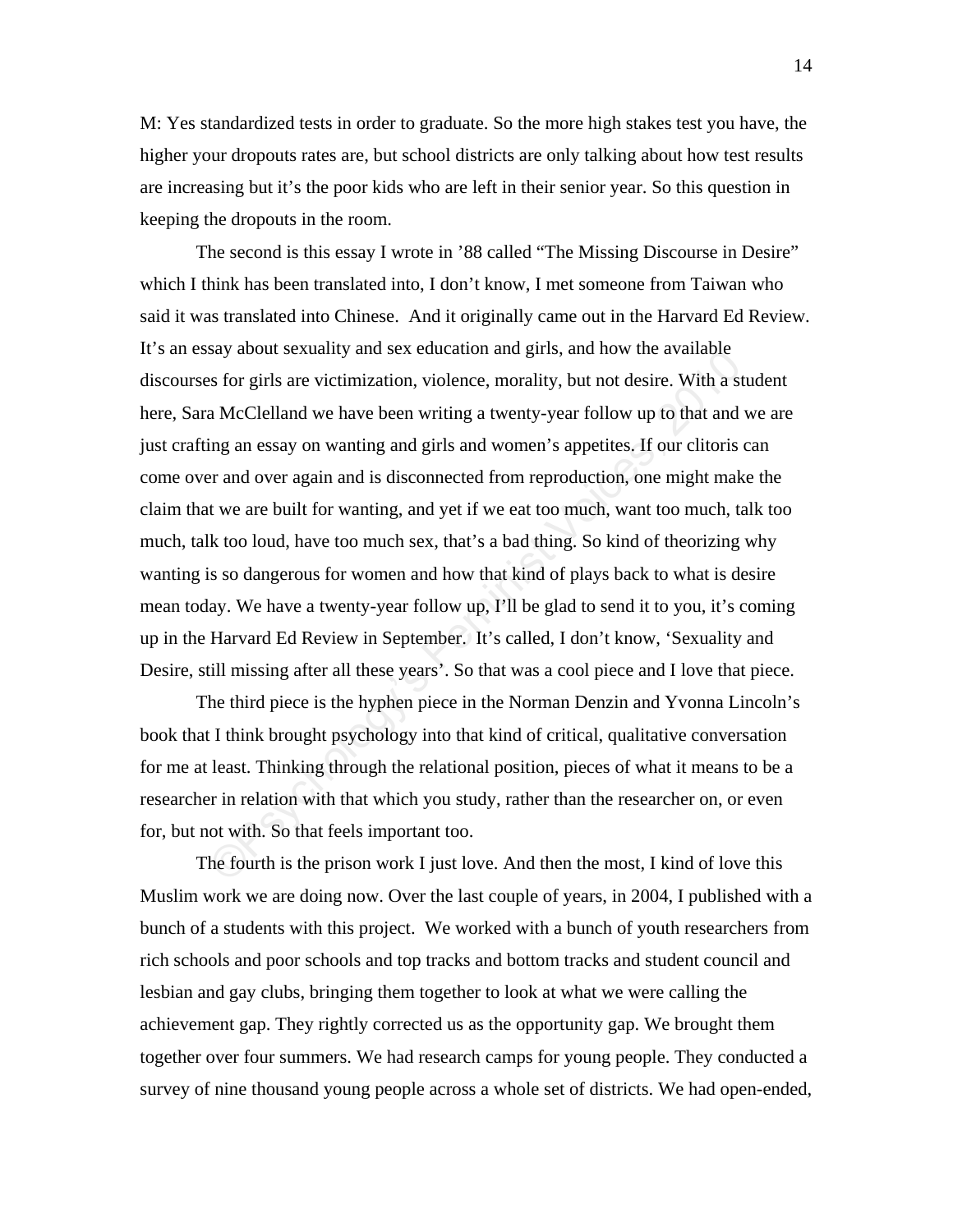close-ended questions, and then on the anniversary of Brown Vs. Board of Education, there was a youth performance. Our last research camp was on social research, social justice and performance. They worked with dancers, chorographers and spoken word artists, so there is a book called *Echoes of Brown* and it's all the youth spoken word pieces as well as the performances as well as all the data.

## L: That's so cool!

M: That's cool! Thinking hard about audience and product has been pretty interesting and that's something that Psych rarely does, but kind of, you know, breaking the hermetic seal around everything's fine. So it's back to my mother lying in bed with a headache as my dad says, 'America is the greatest country! I'm going to go sell plumbing supplies!' It's making sure she's in the world as well as him, rather than she being seen as the depressed other for whom it didn't quite work out.

L: Ok, what advice would you give to a feminist woman working in Psychology now?

s cool! Thinking hard about audience and product has been pretty interes<br>mething that Psych rarely does, but kind of, you know, breaking the herm<br>nd everything's fine. So it's back to my mother lying in bed with a heada<br>ay M: Remember that, think hard about… there's two kinds of advice. One is how to get along with colleagues and the other is the kind of work you might want to be doing. How to get along with your colleagues. Presume they have daughters that they care about. When I was at Penn we did a sexual harassment survey of the university community. There were two guys from Warden- the business school, and myself, and a feminist man from the School of Social Work, Mark Stern. And the two guys from Warden, they were just doing the survey and it was easy to presume that they didn't get it and we did. And when they started reading - we included open-ended items in there - and when they started reading the stories, and started talking to their daughters and wives, they got marbly, they, little fissures in their bodies started to emerge. So find the fissures, we can't just presume most men or senior women don't care about these issues. But there is a job of educating people and you may choose to do that or not. I have plenty of friends of color who said, 'I just can't educate everyone all the time. I'm done!'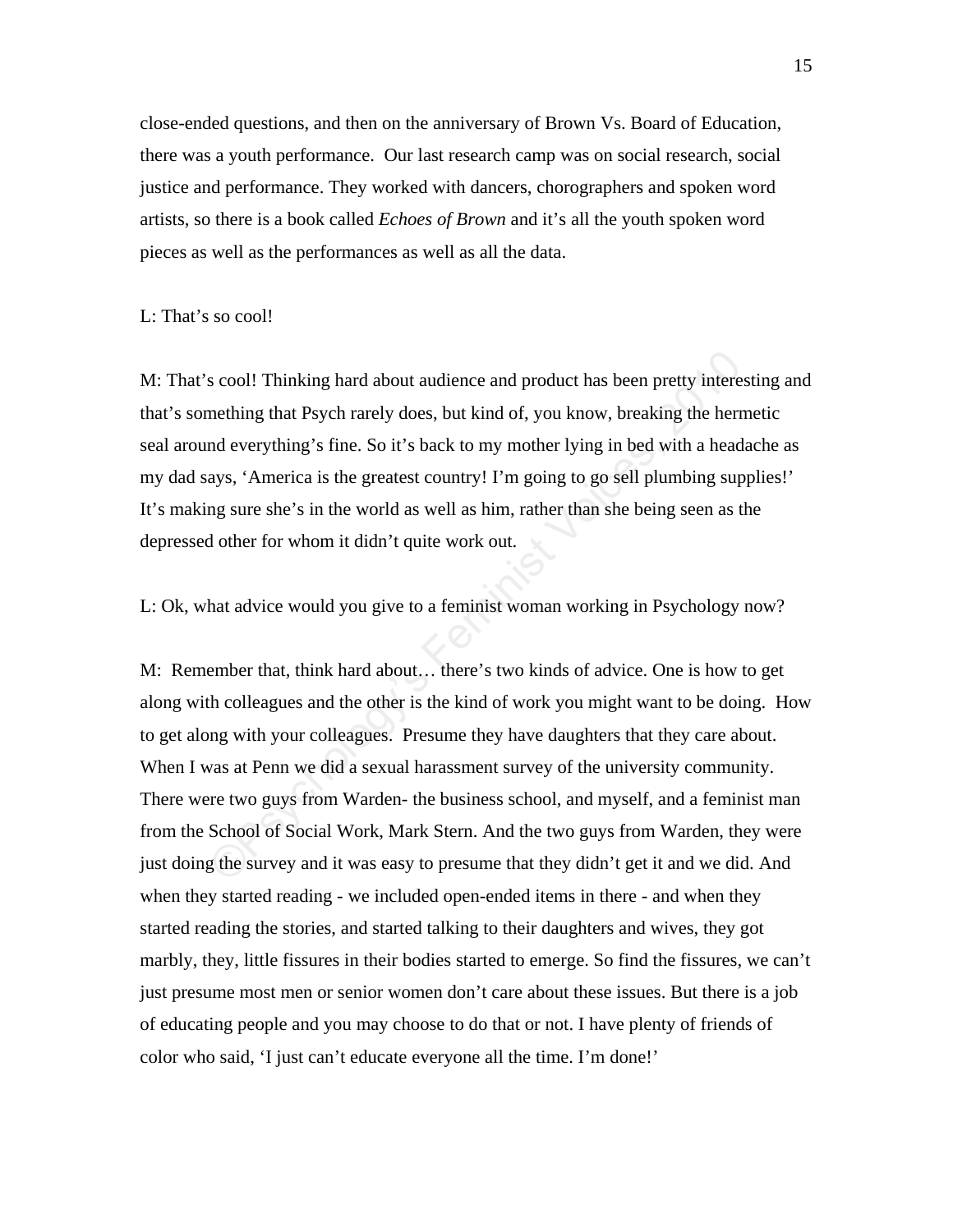So I was like funny and sarcastic, that's how I coped and I probably published twice as much as I needed to, and I was one of the few women from that cohort in Penn who got tenure. Brian Sutton Smith, a psychologist, said 'Oh all the women we've hired are beautiful' and I said 'Yah, that's really fucked up, isn't it?!' We all appeared really nice in our interviews and then we got really bitchy over time because if you dared to say what you really think during an interview, you'd never hire us and all the men are pretty frumpy and uninteresting. Know that's the context that you're working with, find other women and/or feminist men and work across lines of race and sexuality and gender and politics. Do not presume demographics will tell you what someone's politics are. You will find conservative men, you will find conservative people of color. Remember your project! Remember that you are there to link theory and action, not to separate them.

nd/or leminist inen and work across lines or lace and sexuality and gend<br>Do not presume demographics will tell you what someone's politics are.<br>conservative men, you will find conservative people of color. Remember<br>Remembe So that's one chunk, the other is remember that gender comes in lots of bodies. You know in this update on the missing discourse of desire we really try to trouble the category of gender and introduce a lot of evidence to what happens to a lot of girls with disabilities and African American girls and lesbian girls and one of the conservative editors said, 'Can't you just talk about girls? You know the way you did in 1988?' and I can't. But it makes the essay a little jumbly, if you look at who has access to sex ed and contraception, one of the things that you need to know is that young women with disabilities, high school age with disabilities, particularly retardation, are twice as likely to get pregnant as those without. Well, we have to think what is that? And they are also less likely to get sex ed and their mothers are less likely to talk about sexuality and their peers are less likely to talk about it. So you get this unbelievable isolation. And then for girls of color, poor girls of color, the question of access to contraception and funding, so when things get made over the counter, now we have over the counter 'morning after pill', although not for girls, just for adult women. But once it's over the counter, federal funding doesn't pay for things anymore. So when it was prescribed… . so there are all these important ways that ideas get more complicated, but it doesn't get for easy writing, it just makes for a better feminist analysis. I still want to hold on to feminism as my mother movement and under that, and spliced with that is critical race and queer and socialist theory. But I worry about people who do feminist work and it's really all about white girls, if that makes sense?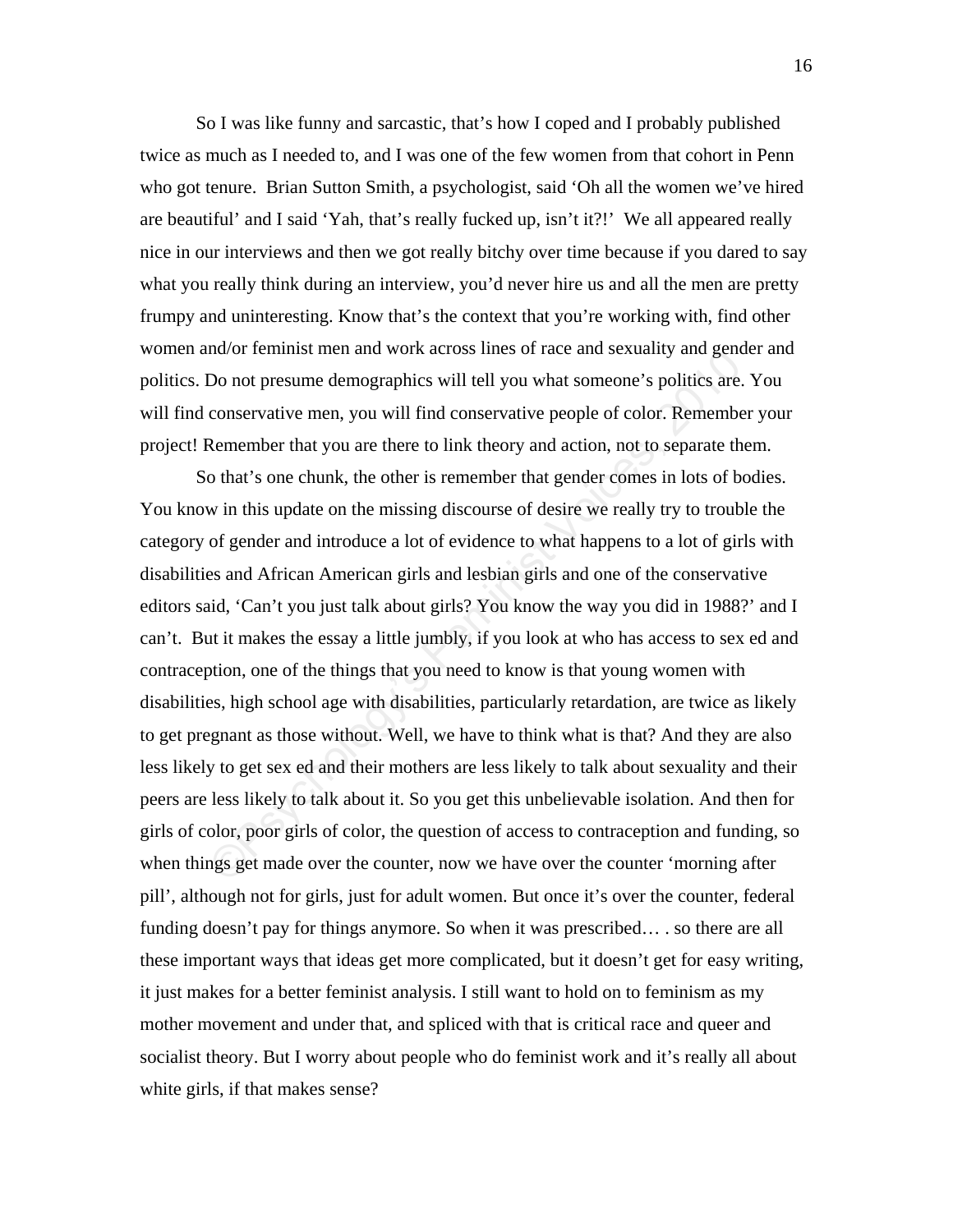or boundaries and 1 In a terribe advocate of this one. Because I violate and I have not gotten it yet. It's worth thinking about how to draw those l you draw a line, you will be seen as bitchier than when a man draws tho d And be good to your students. And have a boundary. Have a boundary. You can't breastfeed everyone. Don't keep tissues in your office, it encourages crying. They will cry anyways. I never have office hours, my door is always open, people call me at home. It would be good if people learned boundaries, because there is this funny thing about presuming feminist faculty to be always available, always nurturing and weird psychodynamic things happen in that absence of boundary. Whereas with colder women faculty or men, people wouldn't ask for as much as often, so there's a funny thing to this loosening of boundaries and I'm a terrible advocate on this one. Because I violate it all the time and I have not gotten it yet. It's worth thinking about how to draw those lines and once you draw a line, you will be seen as bitchier than when a man draws those lines, undoubtedly. And have a support group of other feminist faculty from around, across disciplines, because you will need each other. You'll need each other when you' re not invited to a basketball game, you'll need each other when you have to figure out am I going to comment on what they just said at the faculty meeting, you'll need each other when you are thinking, you are not going to make me cry. You'll need each other when you have to figure out when to leave a faculty meeting because you think you are going to go nuts.

 And have important conversations off the record with senior women on how we manage those scenes. At Penn we once made a pact that all the women faculty, because when the men would talk at faculty meetings they would follow each other up, and when we would talk, nobody would, we would say something obviously challenging or 'really?', and the other people were too junior, because there is always this conflation of junior and senior and then senior men wouldn't follow us up. So we made a pact that if one of us would speak, someone would have to follow it up and that was very funny. I have very funny stories about absurd things that my friends would say and then I think…

## L: What kind of stories?

M: Oh, someone died midway through his dissertation so we had this whole conversation of 'does he get a degree?'…have you been to faculty meetings? No. Well, they can just go and on about inane things because you are not really talking about the real issues… so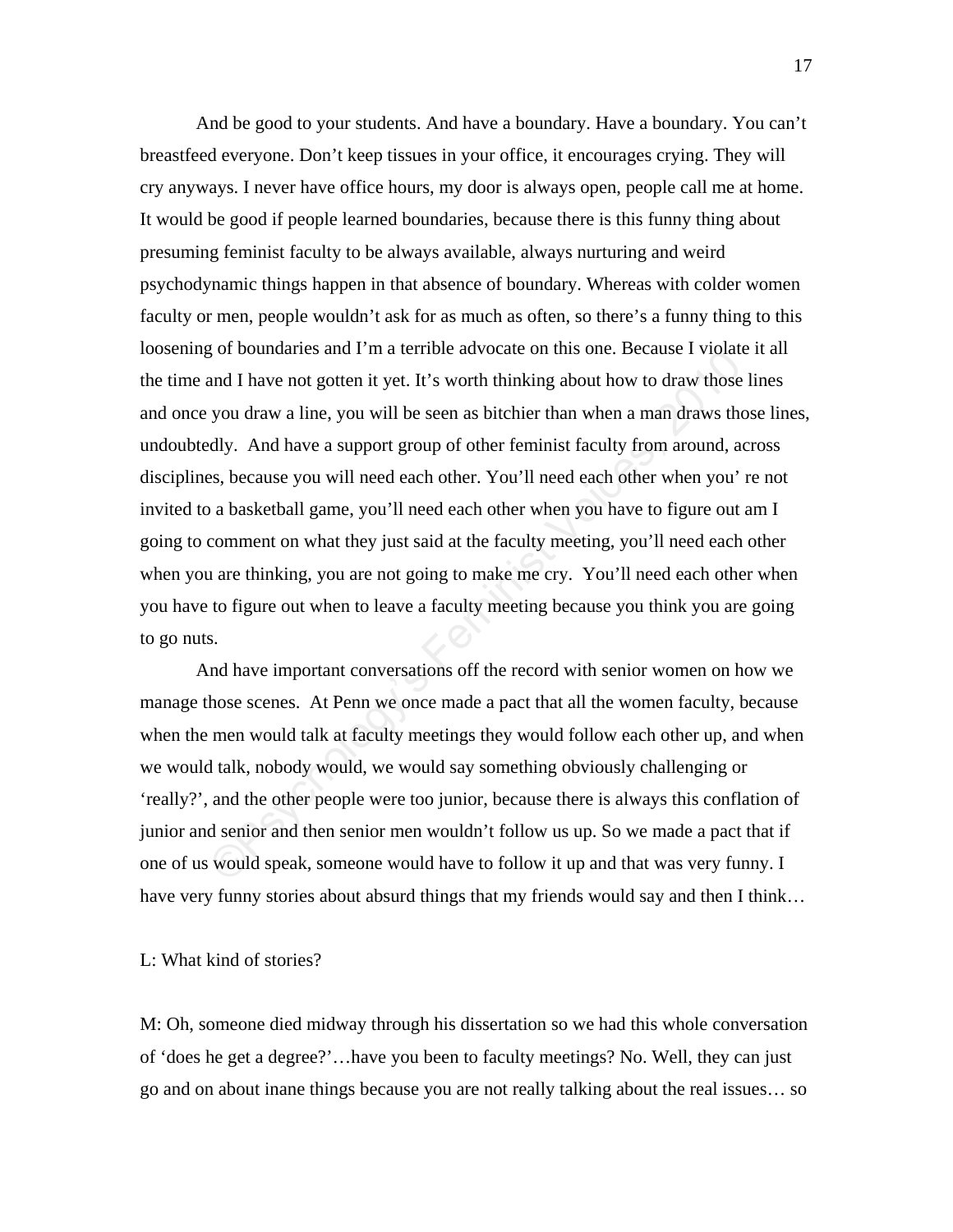mess they mish—do we fearly want to encourage this kind of behaviors<br>ed up, but it was like my job to say something to defend her. There were<br>Feminists are funny at meetings. Staying funny is important. I had to lea<br>opped it was like 'how many subjects was he supposed to have had collected data? And if it was over 50% we would give him a posthumous degree. And who the fuck cares right? He's dead!' So you know give his parents or his wife or his kid a degree, who cares? I was of the [side ] 'give him the degree,' but really who cared? My bestest friend Linda, finally we decided to give him his degree because he collected 70% of his data or something absurd, like he died at the right moment and Linda said, 'So let me get this straight, people who die will get their degrees and my students who are living don't get their degrees unless they finish—do we really want to encourage this kind of behavior?' And I just cracked up, but it was like my job to say something to defend her. There were scenes like that. Feminists are funny at meetings. Staying funny is important. I had to leave Penn when I stopped being funny. I had to leave when most of my friends were denied tenure and I was no longer funny and I was mostly thinking, I'm not him and I'm not him, like defining myself oppostionally. Then I thought I'm not funny anymore, so it's over, I've lost me.

 So, drink wine, have friends, we had a group at Penn called SWAPS, Sane Women At Penn and all of us discovered that we had been recommended for teeth guards at night because we were all grinding our teeth so badly. And we had dinner once a month and it was fantastic and we are still- I just got an e-mail from a student who works with one of them, I probably haven't spoken to her in fifteen years, but her babies are my babies. So do that. That's an old feminist tradition, eat and drink.

L: Ok, it's 11:05, is there anything else, there's a lot of stuff I had to skip! But is there anything else that you feel is important for me to know about yourself or your career, your work about psychology? About feminism? Anything at all that I haven't asked you about?

M: Just for the APA archives, or Division 35 archives. I think there is a very important feminist project that I have never participated in but friends have, like Rhoda Unger, or Ethel Tobach, which is to really to get inside the mainstream of psychology and fight it out. You know, those women, you know Ethel just did a session at APA on Jews and Palestinians and paid an enormous price for just raising the issues. Or Rhoda does these